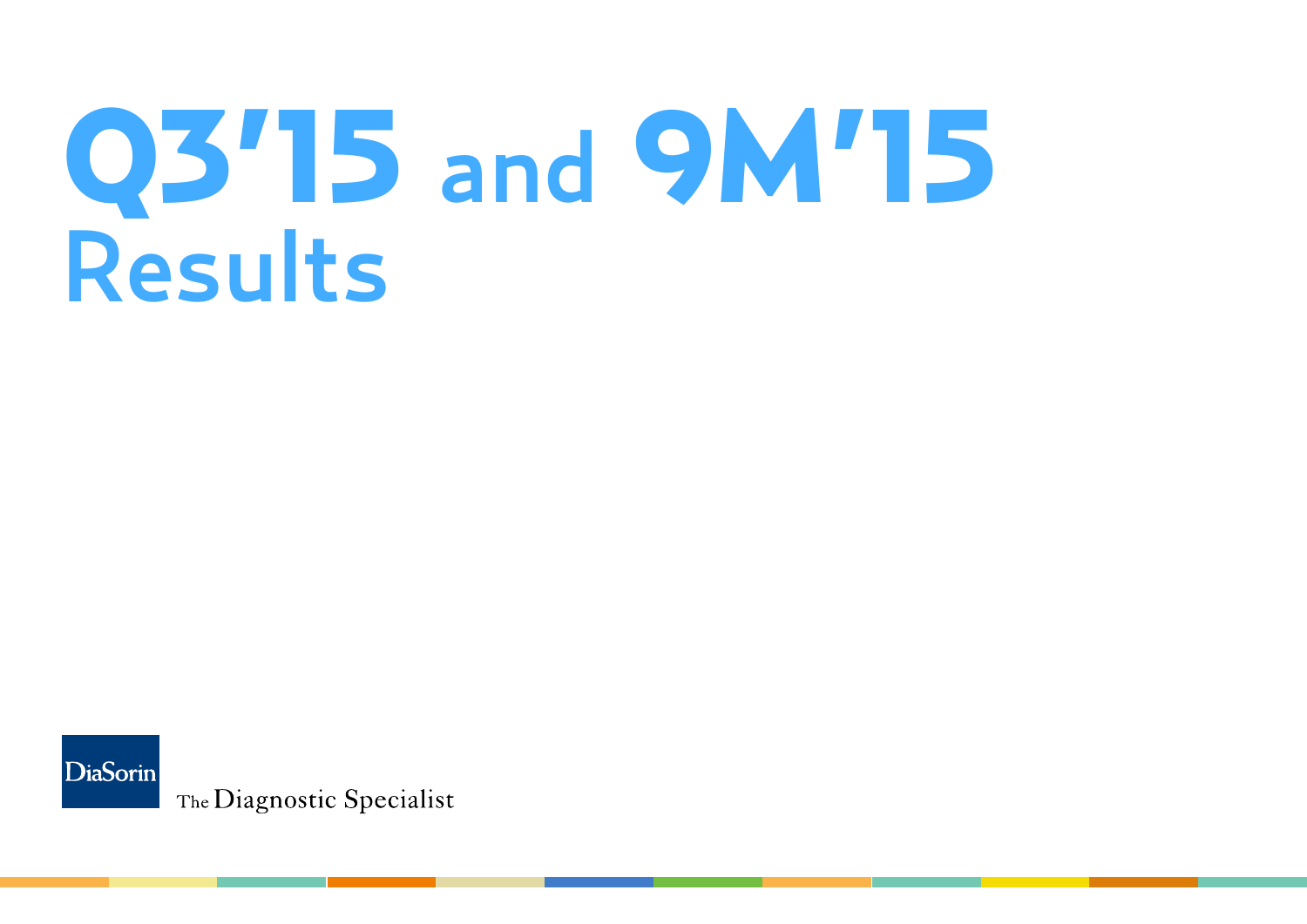

# Disclaimer

These statements are related, among others, to the intent, belief or current expectations of the customer base, estimates regarding future growth in the different business lines and the global business, market share, financial results and other aspects of the activities and situation relating to the Company.

Such forward-looking statements are not guarantees of future performance and involve risks and uncertainties, and actual results may differ materially from those expressed in or implied by these forward-looking statements as a result of various factors, many of which are beyond the ability of DiaSorin S.p.A. to control or estimate precisely.

The Company does not undertake to update or otherwise revise any forecasts or objectives presented herein, except in compliance with the disclosure obligations applicable to companies whose shares are listed on a stock exchange.

Luigi De Angelis, the Officer Responsible for the preparation of corporate financial reports of DiaSorin S.p.A., in accordance with the second subsection of art. 154-bis, part IV, title III, second paragraph, section V-bis, of Legislative Decree February 24, 1998, no. 58, declares that, to the best of his knowledge, the financial information included in the present document corresponds to book of accounts and book-keeping entries of the Company.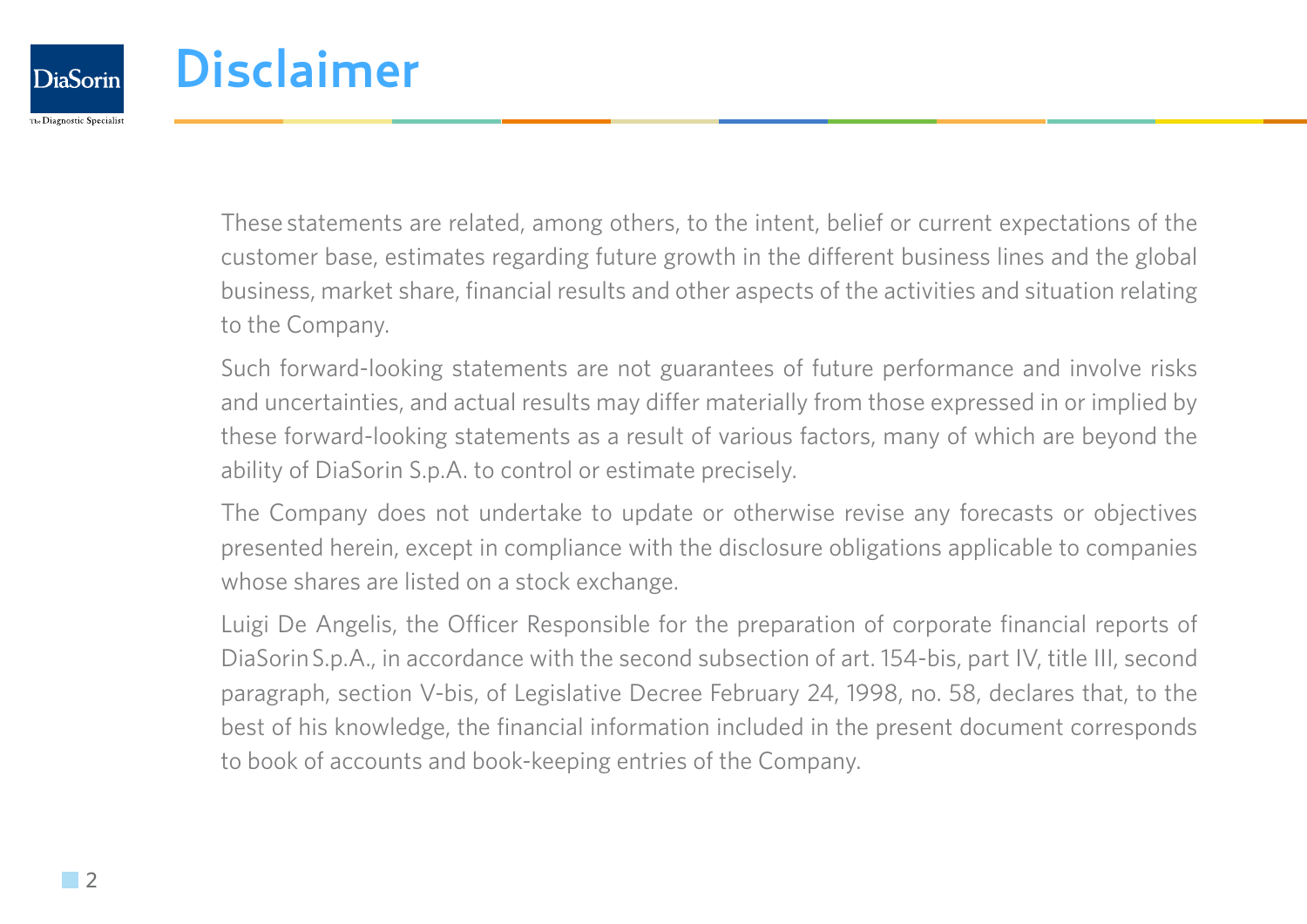

# **Overview**

**Highlights**

Q3'15 and 9M'15 Main Topics

Revenues

Revenues: breakdown by technology

Revenues: breakdown by geography

Installed base expansion

Profitability profile

Business and Products Development

Q3'15 and 9M'15 Financials

FY 2015 Company Guidance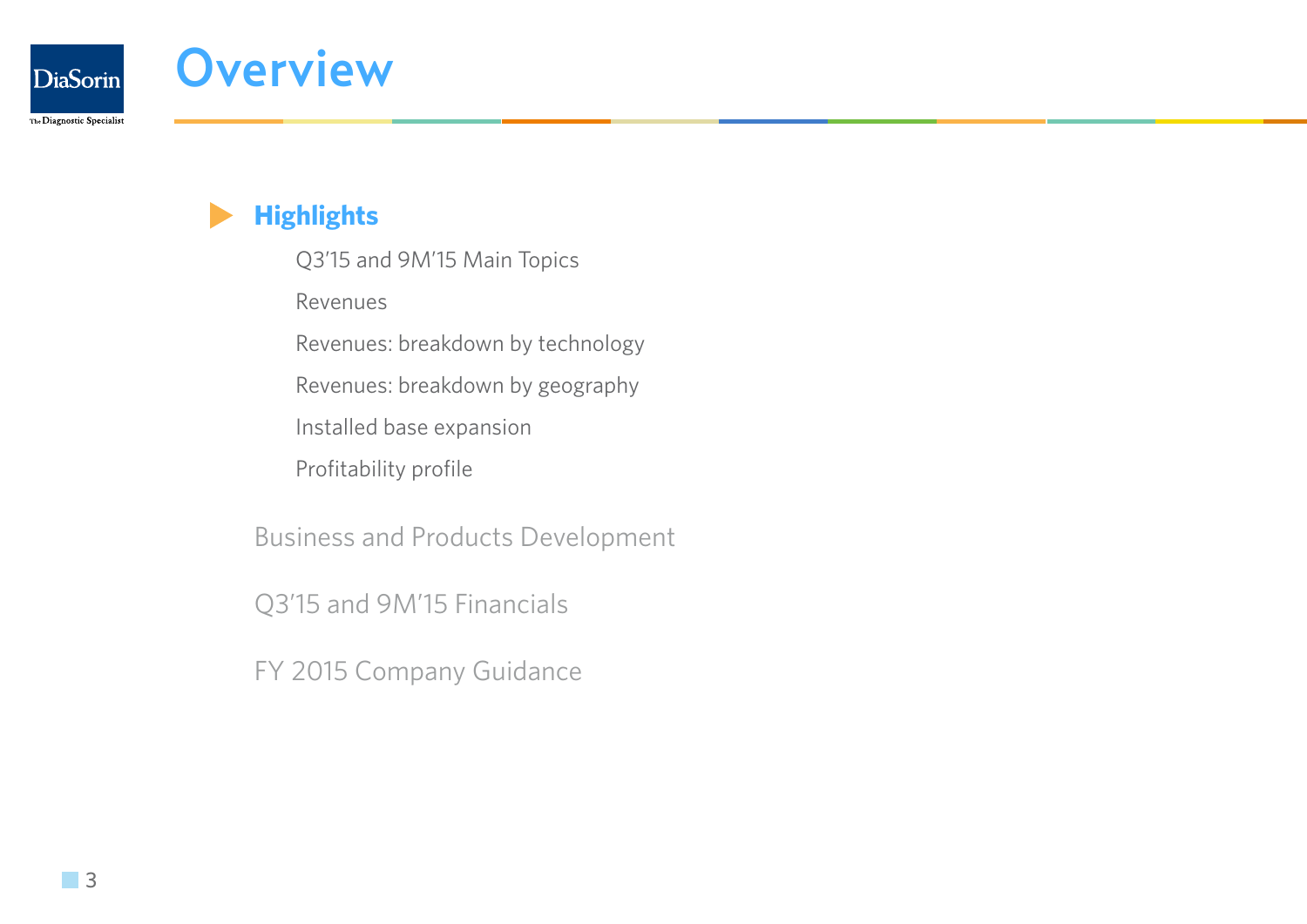### **DiaSorin** The Diagnostic Specialist

# Q3'15 and 9M'15 highlights

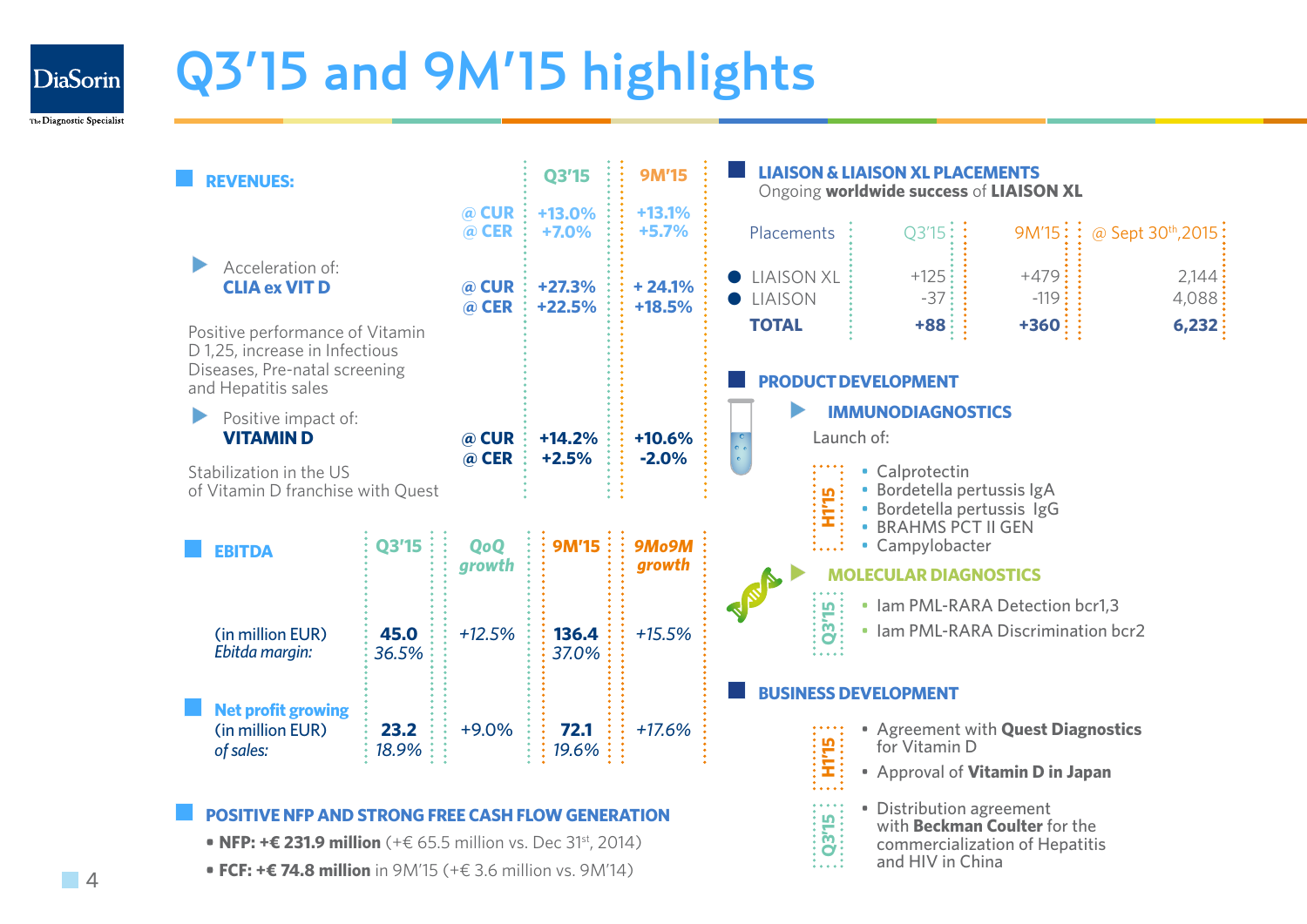

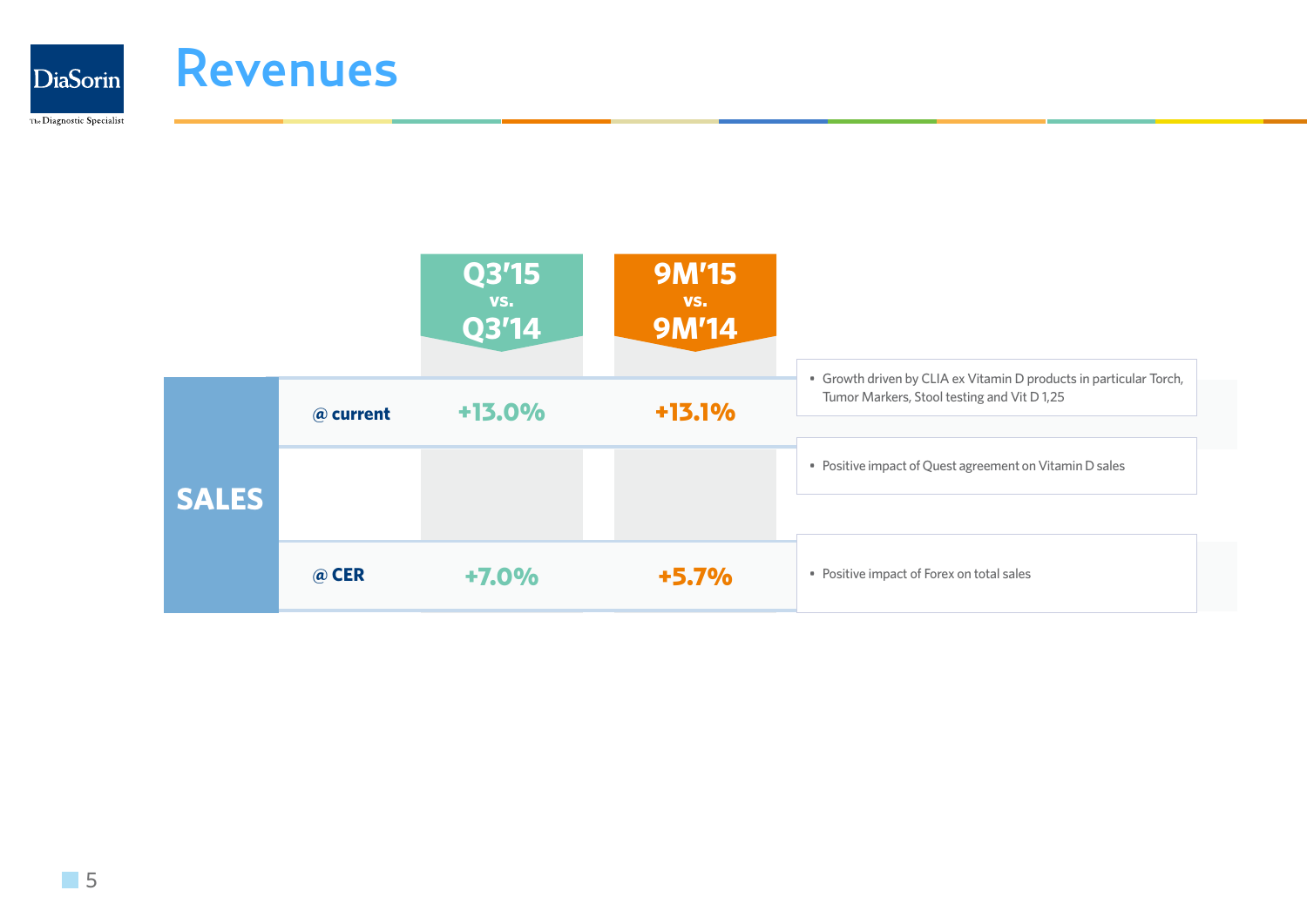### Revenues: Breakdown by Technology **DiaSorin**

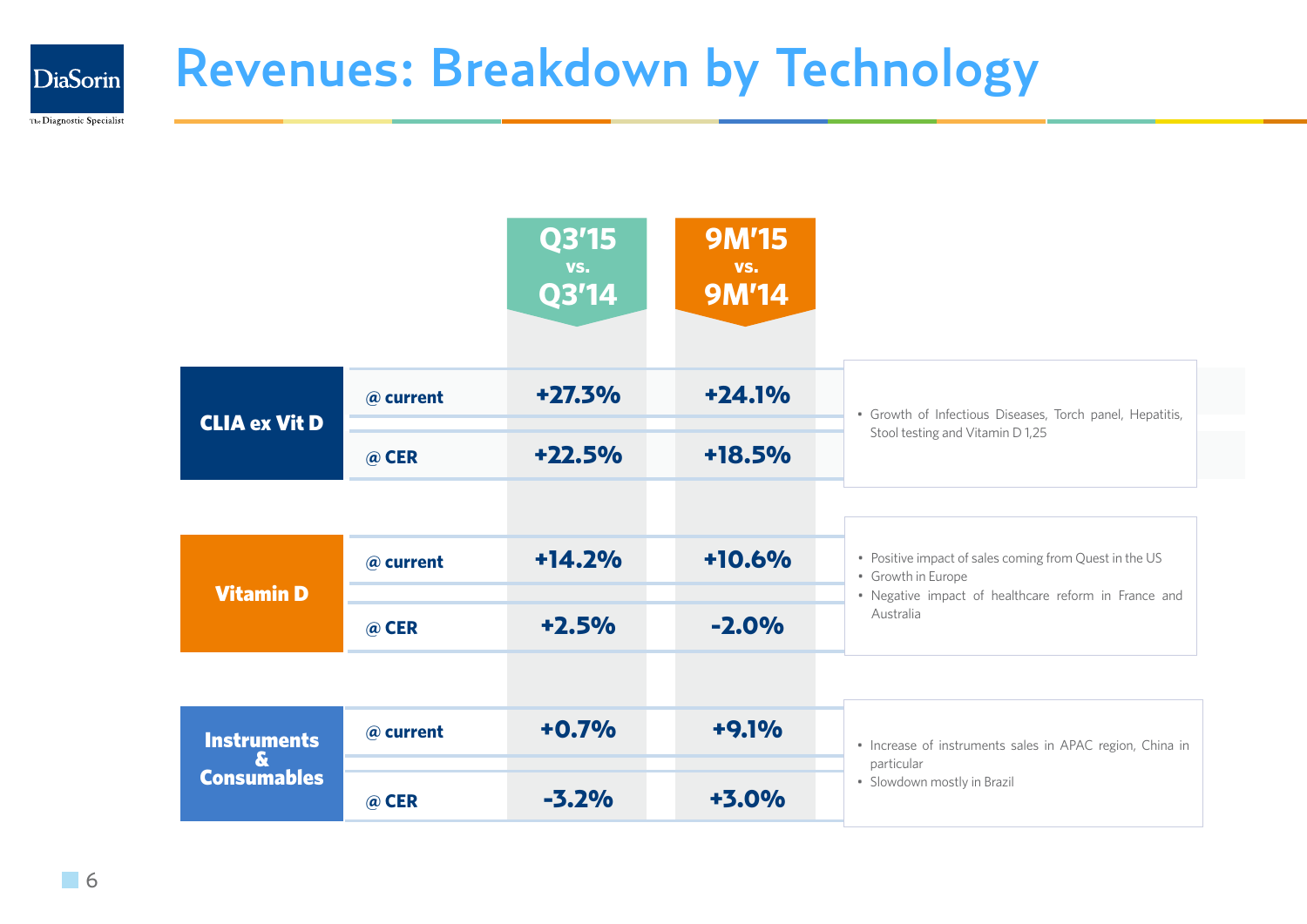### Revenues by Geography**DiaSorin**



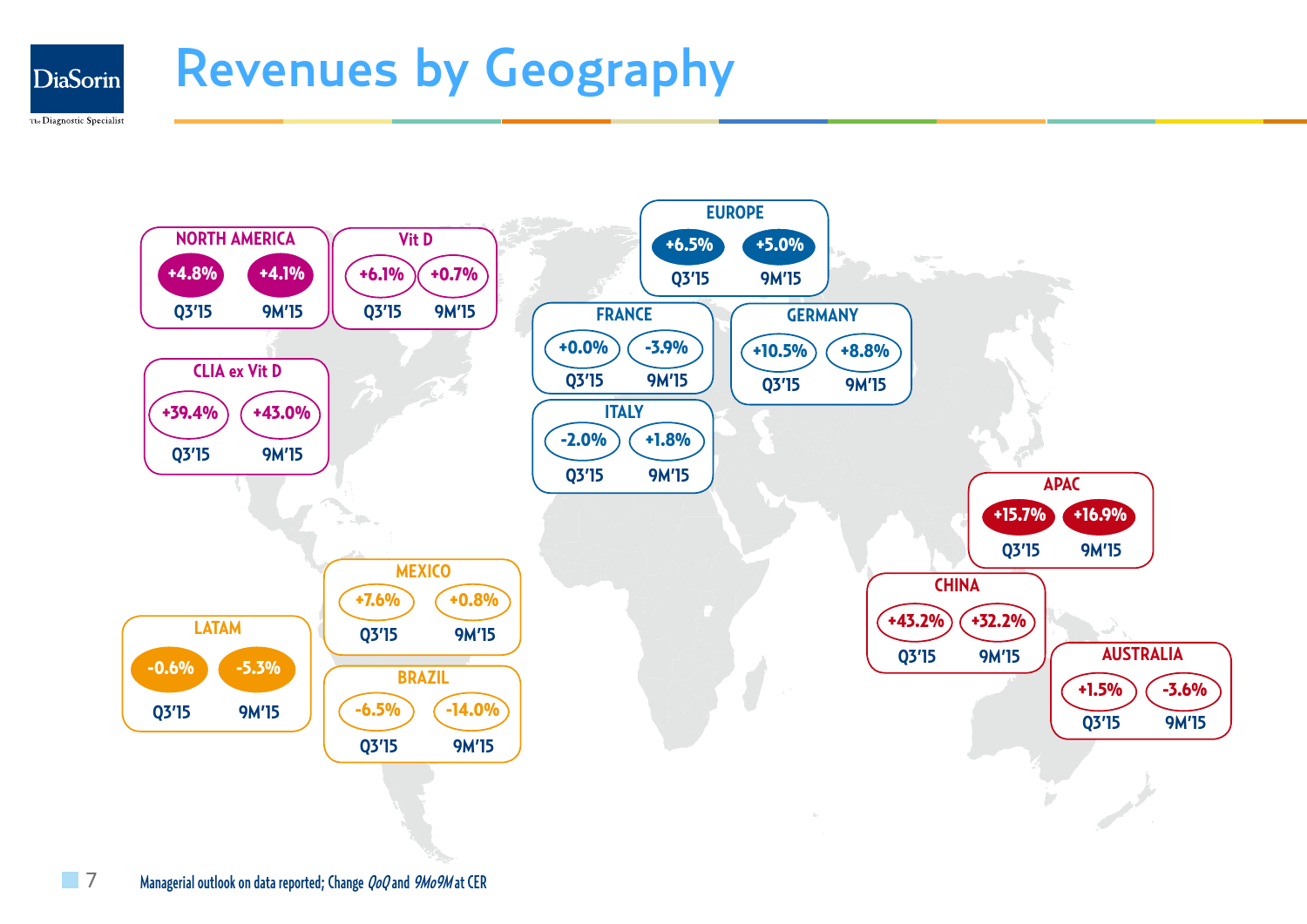### Revenues: Breakdown by Geography (1 of 2) **DiaSorin**

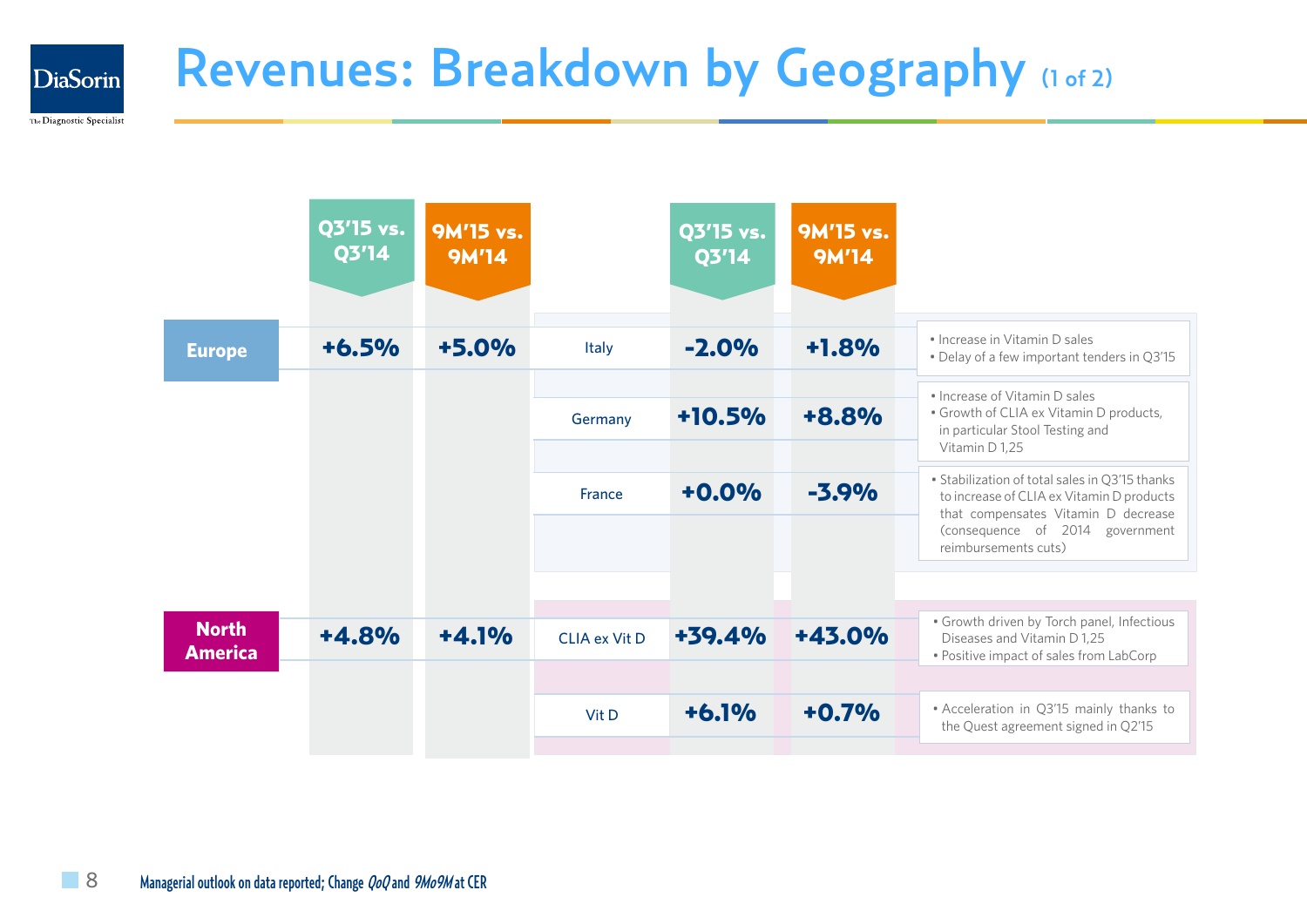### Revenues: Breakdown by Geography (2 of 2) **DiaSorin**

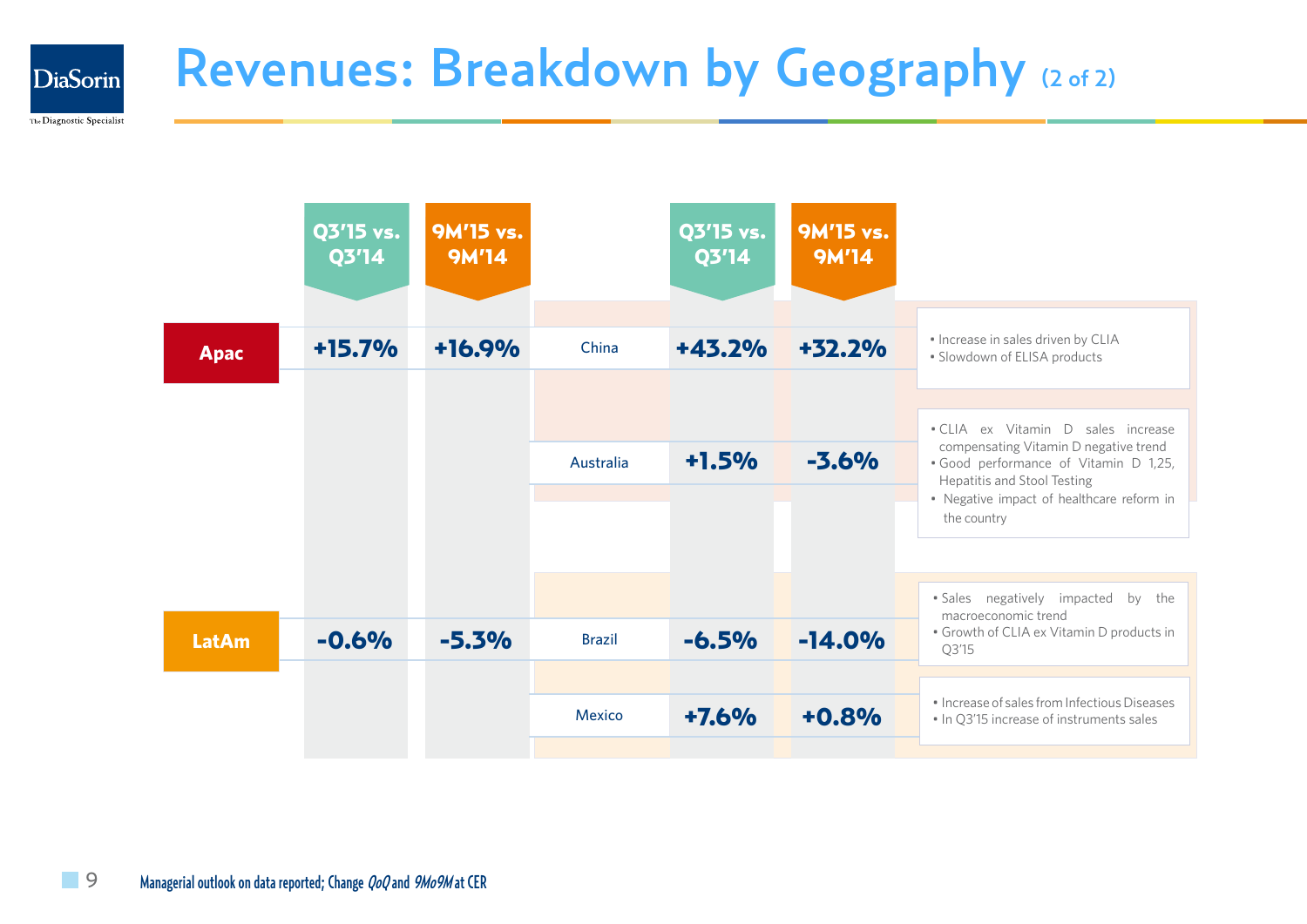

# Installed Base Expansion

|                 | <b>Total units</b><br>at December 31 <sup>st</sup> ,<br>2014 | <b>Net placements in</b><br>Q3'15 | <b>Net placements in</b><br><b>9M'15</b> | <b>Total units</b><br>at September 30 <sup>th</sup> ,<br>2015 |
|-----------------|--------------------------------------------------------------|-----------------------------------|------------------------------------------|---------------------------------------------------------------|
| <b>LIAISON®</b> | 4,207                                                        | $-37$                             | $-119$                                   | 4,088                                                         |
| <b>LIAISON®</b> | 1,665                                                        | $+125$                            | $+479$                                   | 2,144                                                         |
| <b>TOTAL</b>    | 5,872                                                        | +88                               | +360                                     | 6,232                                                         |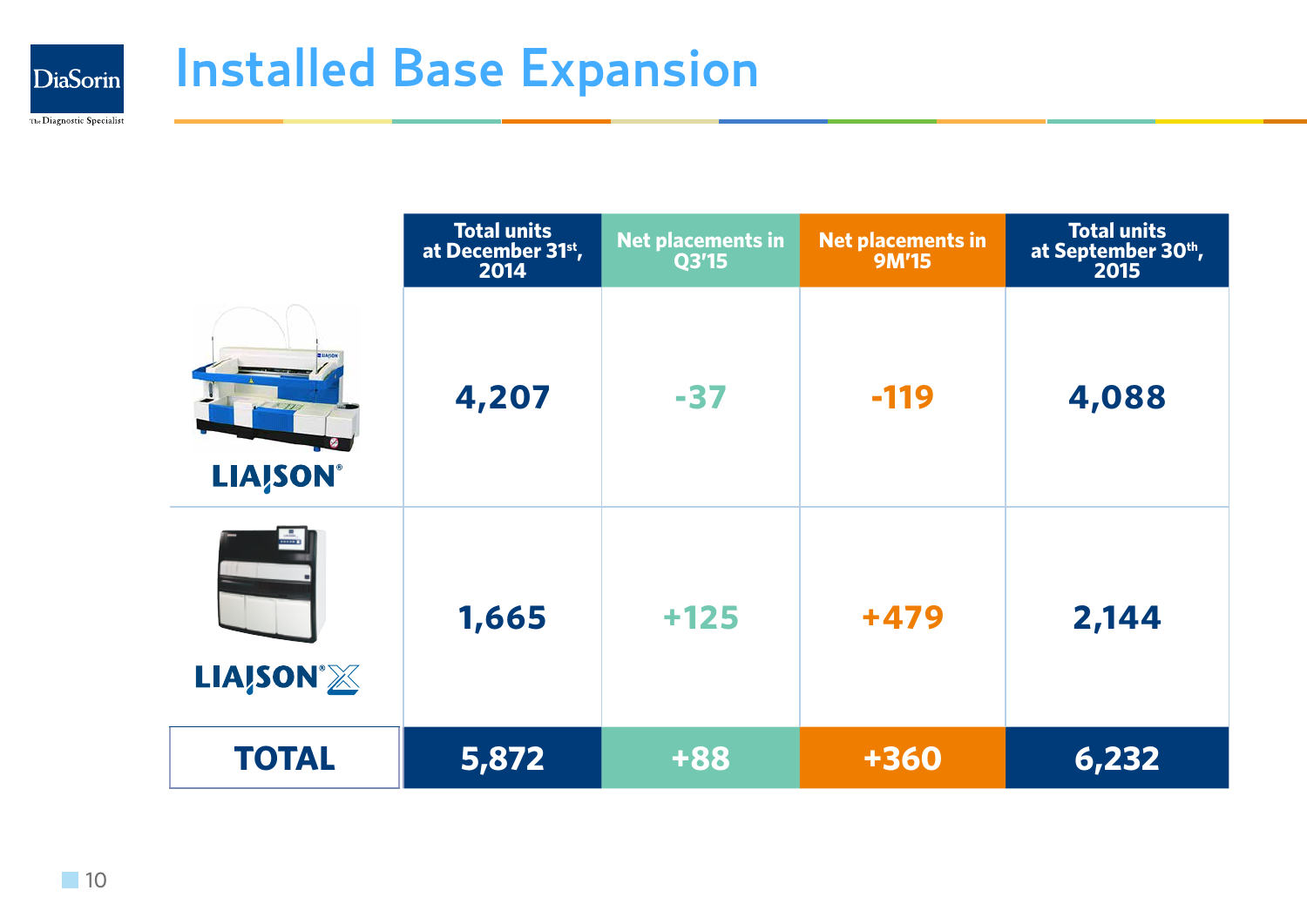

# Profitability profile

|               |       | Q3'14 | Q3'15             | <b>9M'14</b> | <b>9M'15</b>          |
|---------------|-------|-------|-------------------|--------------|-----------------------|
|               |       |       |                   |              |                       |
| <b>EBITDA</b> |       |       | 40.0 mln 45.0 mln | 118.1 mln    | $ 136.4 \text{ mln} $ |
|               | @ cur |       | $+12.5%$          |              | $+15.5%$              |
| growth        | @ CER |       | $+9.3%$           |              | $+6.7%$               |
| <b>EBITDA</b> | @ cur | 36.7% | 36.5%             | 36.2%        | 37.0%                 |
| <b>Margin</b> | @ CER |       | 37.5%             |              | 36.6%                 |

#### **EBITDA trend in Q3'15 and 9M'15 driven by:**

Higher gross margin

Lower incidence of operating costs on total revenues

Negative FX effect on Q3'15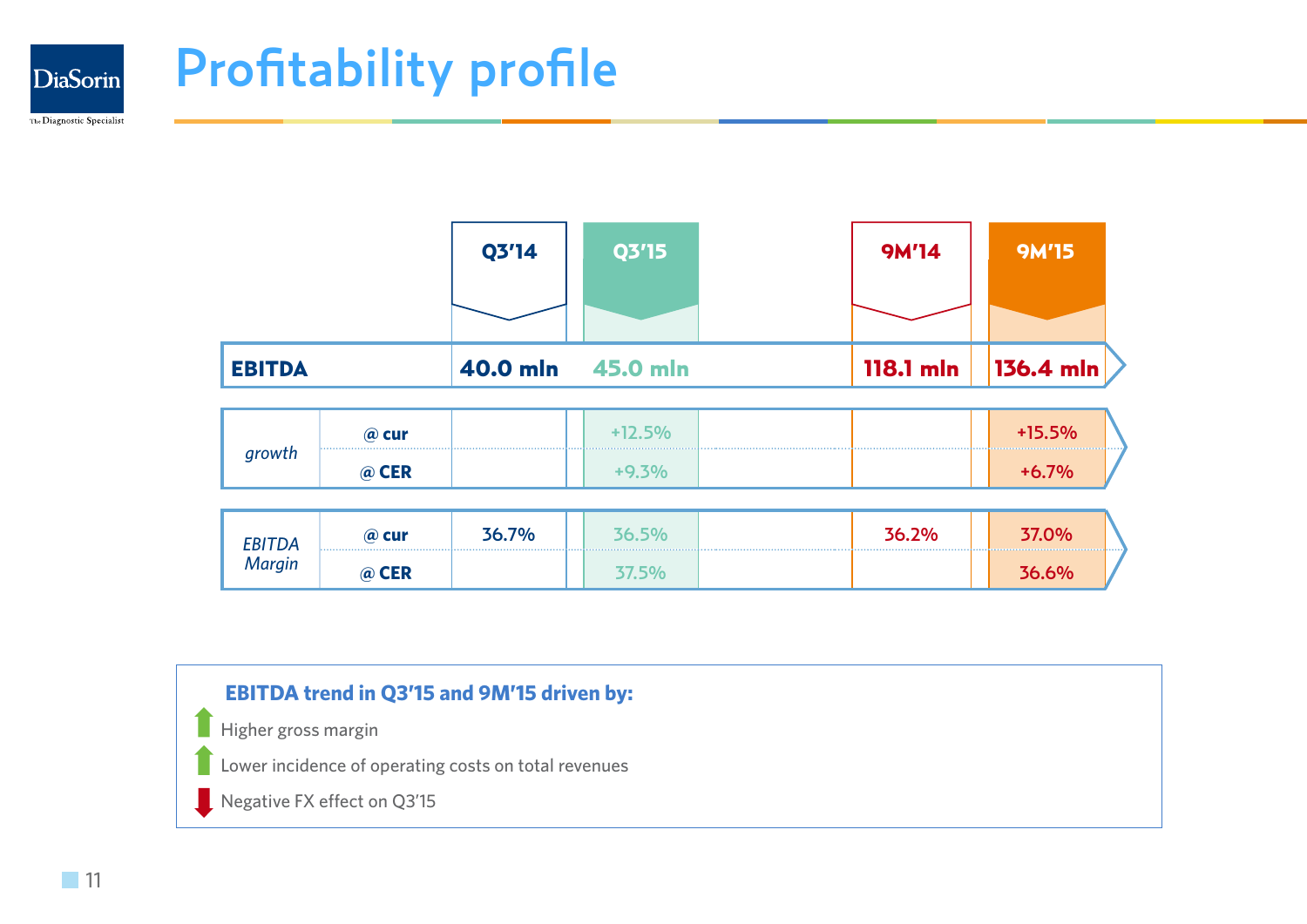

### **Overview**

**Highlights** 

Q3'15 and 9M'15 main topics

Revenues

Revenues: breakdown by technology

Revenues: breakdown by geography

Installed base expansion

Profitability profile

### **Business and Products Development**

Q3'15 and 9M'15 Financials

FY 2015 Company Guidance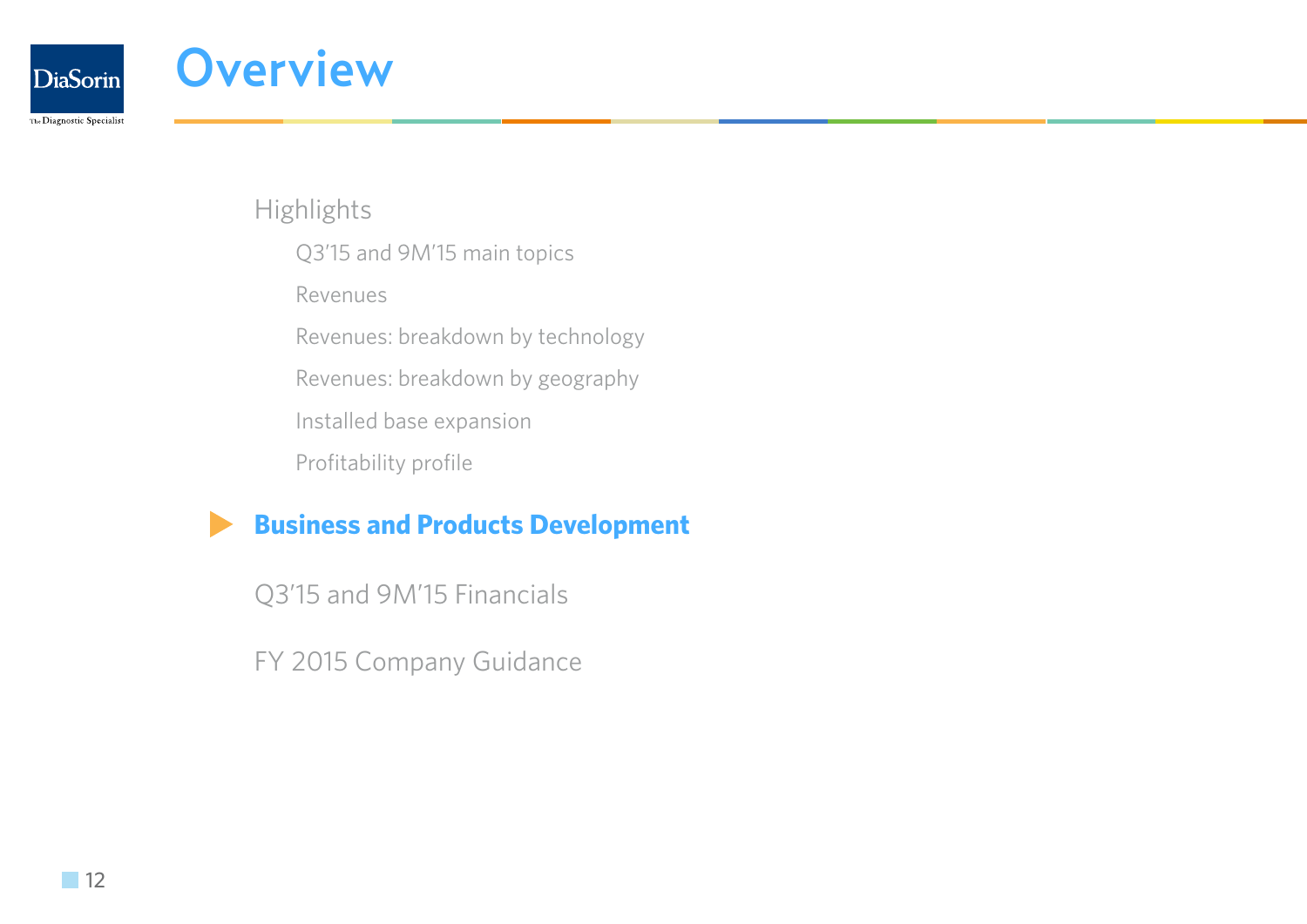

# 9M'15 Business and Products Development

The Diagnostic Specialist



#### **Products Development**



The first completely automated test for Gastro-Intestinal tract

2 tests for the quantitative determination of IgG and IgA antibodies to Bordetella pertussis

Test for the diagnosis of severe bacterial infections (e.g. Sepsis)

Test for one of the most frequent bacterial agents of gastroenteritis, **Campylobacter Campylobacter Campylobacter Campylobacter <b>Campylobacter Campylobacter <b>Campylobacter Campylobacter Campylobacter Campylobacter Campylobacter Campylobacter Campylobacter Campylobacter** 

> Tests for the identification of the genetic cause of Acute Promyelocytic Leukemia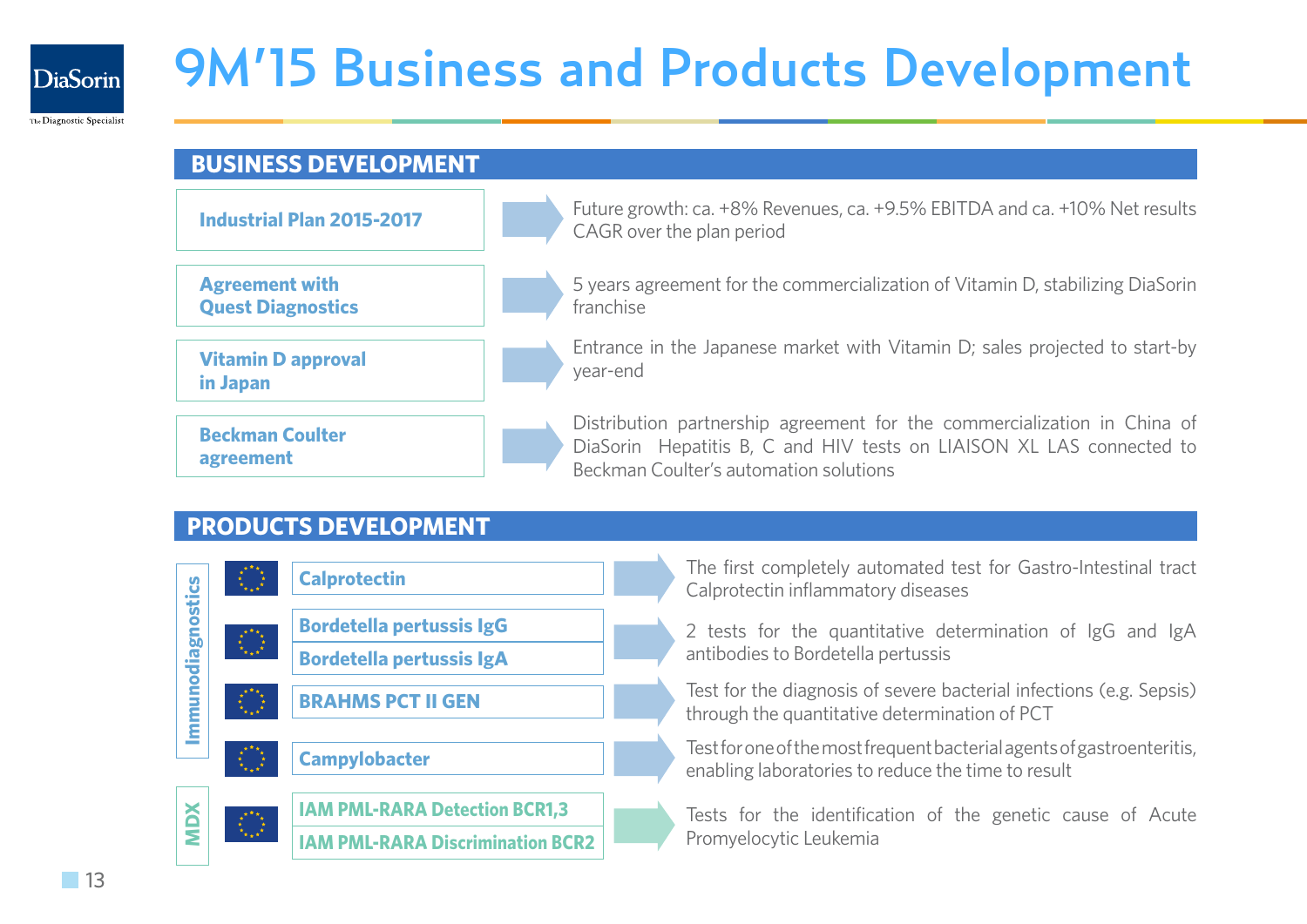

### **Overview**

**Highlights** 

Q3'15 and 9M'15 Main Topics

Revenues

Revenues: breakdown by technology

Revenues: breakdown by geography

Installed base expansion

Profitability profile

Business and Products Development

### **Q3'15 and 9M'15 Financials**

FY 2015 Company Guidance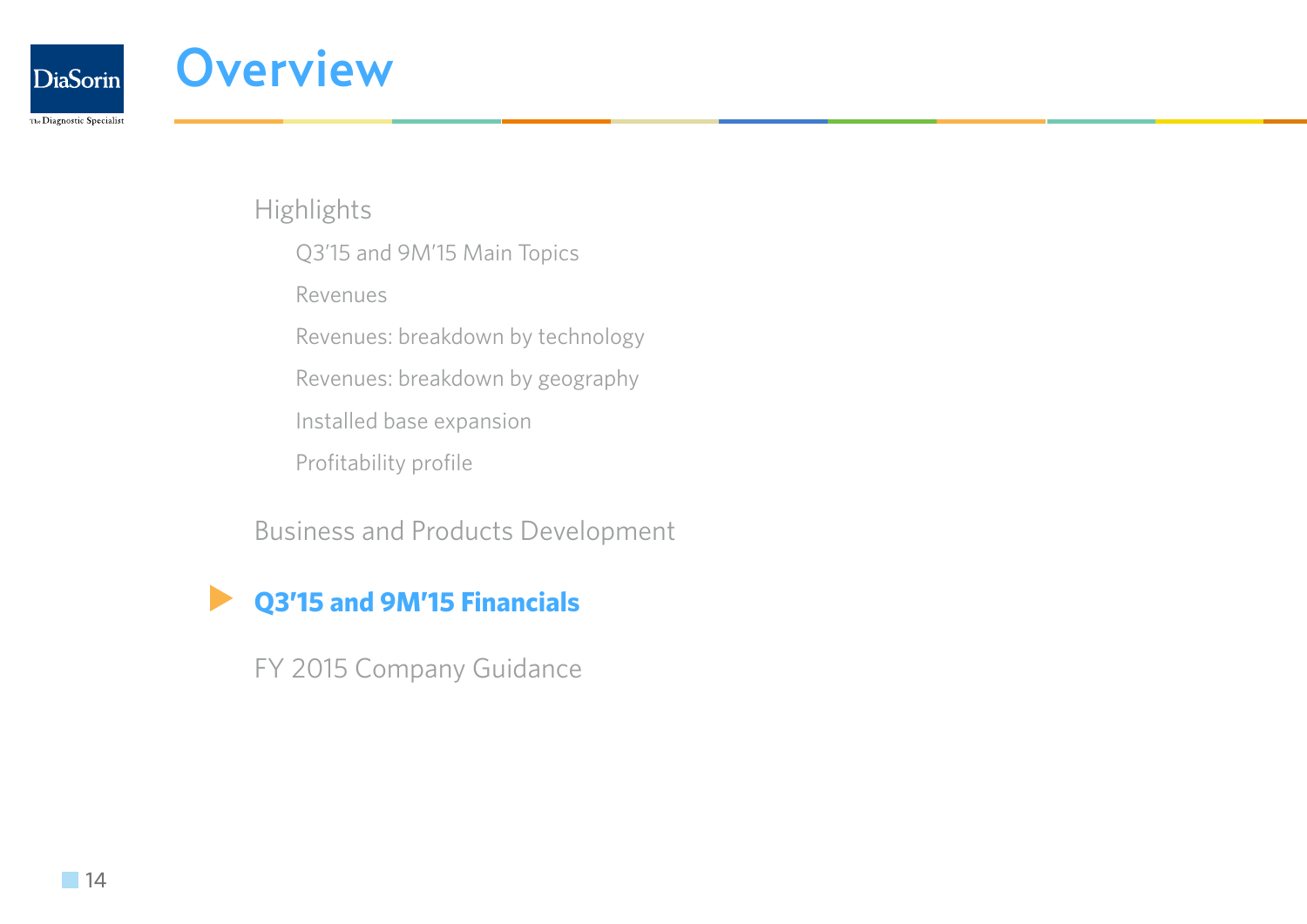### Q3'15 Results: Income Statement DiaSorin

| €/mln                            |        | Q <sub>3</sub> |         | Change        |  |
|----------------------------------|--------|----------------|---------|---------------|--|
|                                  | 2015   | 2014           | amount  | $\frac{0}{0}$ |  |
| <b>Net revenues</b>              | 123.2  | 109.0          | $+14.2$ | $+13.0%$      |  |
| <b>Gross profit</b>              | 85.0   | 72.4           | $+12.6$ | $+17.4%$      |  |
| Gross margin                     | 69.0%  | 66.4%          | $+2.6%$ |               |  |
| <b>S&amp;M</b>                   | (23.5) | (21.6)         | $-1.9$  | $+8.8%$       |  |
| R&D                              | (6.3)  | (6.2)          | $-0.1$  | $+1.2%$       |  |
| GδA                              | (13.7) | (12.4)         | $-1.4$  | $+10.9%$      |  |
| <b>Total operating expenses</b>  | (43.5) | (40.1)         | $-3.3$  | $+8.3%$       |  |
| % on sales                       | 35.3%  | 36.8%          | $-1.5%$ |               |  |
| Other operating income (expense) | (4.9)  | (0.1)          | $-4.8$  | n.m.          |  |
| <b>EBIT</b>                      | 36.6   | 32.2           | $+4.5$  | $+13.9%$      |  |
| <b>EBIT</b> margin               | 29.7%  | 29.5%          | $+0.2%$ |               |  |
| Net financial income (expense)   | (1.3)  | 0.1            | $-1.4$  | n.m.          |  |
| <b>Profit before taxes</b>       | 35.3   | 32.2           | $+3.1$  | $+9.6%$       |  |
| Income taxes                     | (12.1) | (10.9)         | $-1.2$  | $+10.8%$      |  |
| Net profit                       | 23.2   | 21.3           | $+1.9$  | $+9.0%$       |  |
| <b>EBITDA</b>                    | 45.0   | 40.0           | $+5.0$  | $+12.5%$      |  |
| <b>EBITDA</b> margin             | 36.5%  | 36.7%          | $-0.2%$ |               |  |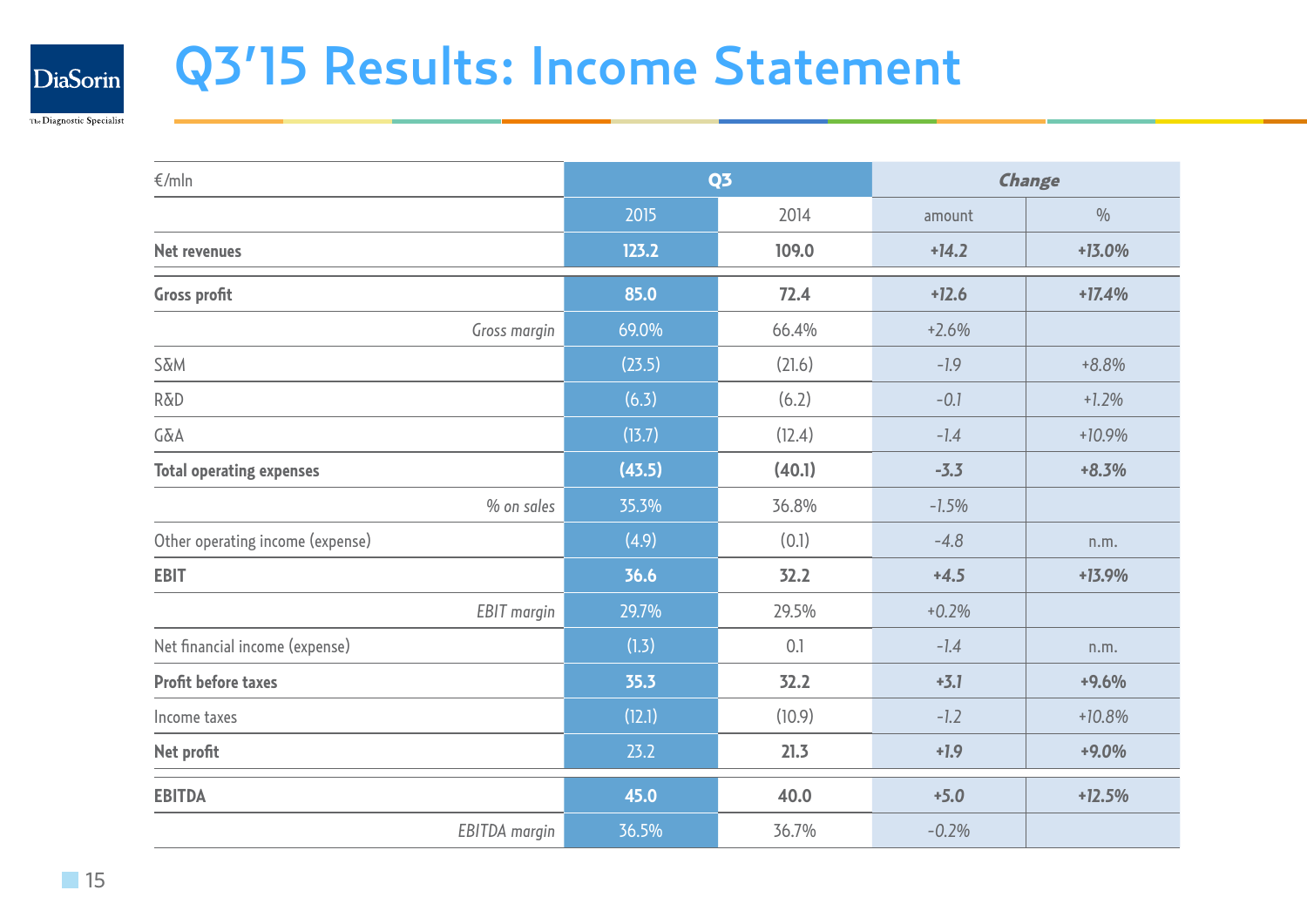

# 9M'15 Results: Income Statement

| $\epsilon$ /mln                  | <b>9M</b> |         | Change  |                          |
|----------------------------------|-----------|---------|---------|--------------------------|
|                                  | 2015      | 2014    | amount  | %                        |
| <b>Net revenues</b>              | 368.4     | 325.8   | $+42.6$ | $+13.1%$                 |
| <b>Gross profit</b>              | 251.4     | 218.3   | $+33.0$ | $+15.1%$                 |
| Gross margin                     | 68.2%     | 67.0%   | $+1.2%$ |                          |
| <b>S&amp;M</b>                   | (72.2)    | (65.6)  | $-6.6$  | $+10.0%$                 |
| R&D                              | (18.9)    | (18.6)  | $-0.4$  | $+2.0%$                  |
| G&A                              | (40.7)    | (36.7)  | $-4.1$  | $+11.0%$                 |
| <b>Total operating expenses</b>  | (131.9)   | (120.9) | $-11.0$ | $+9.1%$                  |
| % on sales                       | 35.8%     | 37.1%   | $-1.3%$ |                          |
| Other operating income (expense) | (7.8)     | (1.9)   | $-5.9$  | n.m.                     |
| <b>EBIT</b>                      | 111.7     | 95.5    | $+16.2$ | $+16.9%$                 |
| <b>EBIT</b> margin               | 30.3%     | 29.3%   | 1.0%    |                          |
| Net financial income (expense)   | (2.5)     | (0.5)   | $-2.1$  | n.m.                     |
| <b>Profit before taxes</b>       | 109.2     | 95.1    | $+14.1$ | $+14.8%$                 |
| Income taxes                     | (37.1)    | (33.8)  | $-3.3$  | $\overline{\phantom{a}}$ |
| Net profit                       | 72.1      | 61.3    | $+10.8$ | $+17.6%$                 |
| <b>EBITDA</b>                    | 136.4     | 118.1   | $+18.3$ | $+15.5%$                 |
| EBITDA margin                    | 37.0%     | 36.2%   | 0.8%    |                          |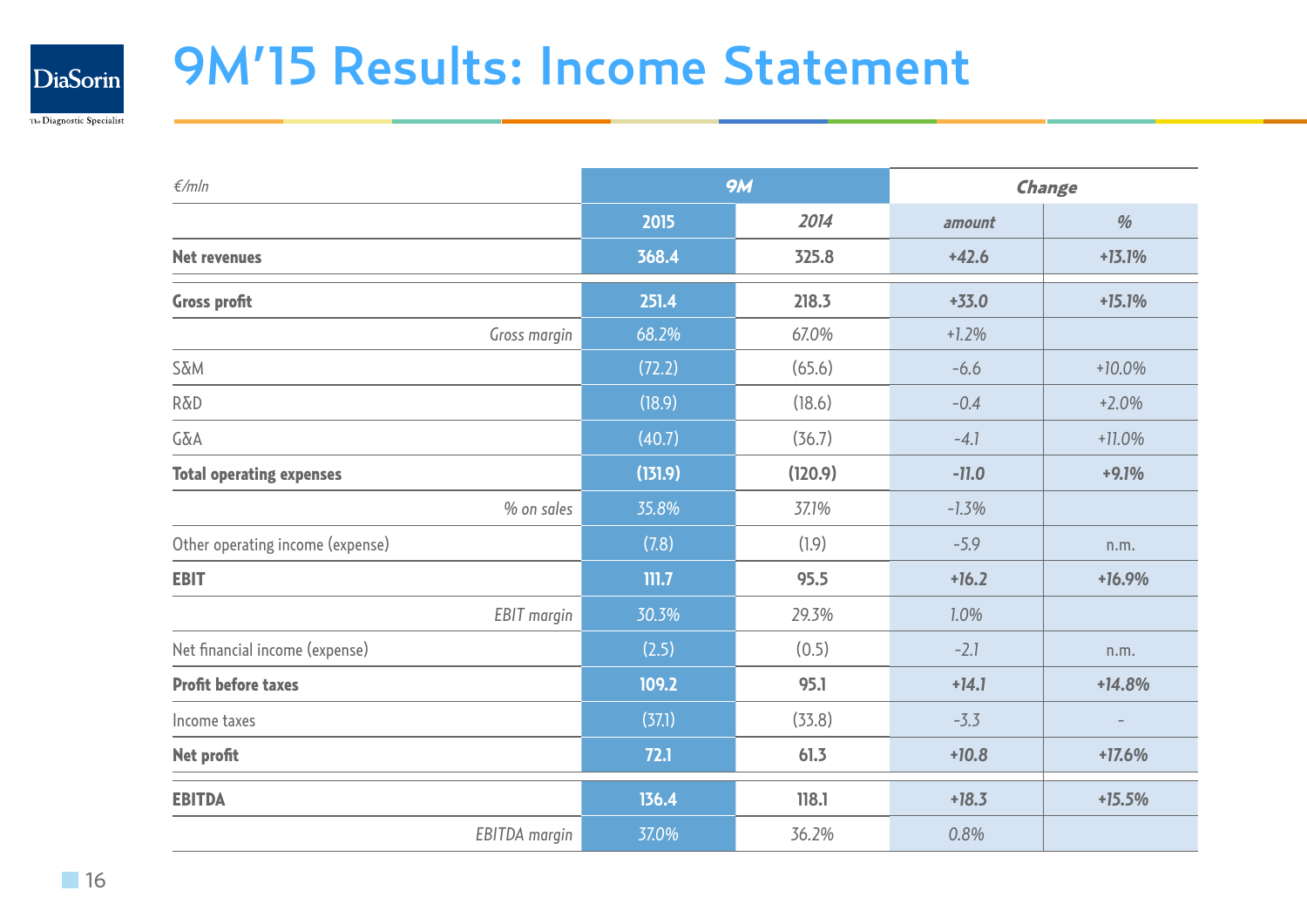

# 9M'15 Results: Balance Sheet

| $\epsilon$ /mln                   | 9/30/2015 | 12/31/2014 | Change  |
|-----------------------------------|-----------|------------|---------|
| Total intangible assets           | 116.5     | 117.0      | $-0.4$  |
| Total tangible assets             | 73.8      | 72.2       | $+1.5$  |
| Other non-current assets          | 22.4      | 25.6       | $-3.2$  |
| Net Working Capital               | 145.9     | 142.3      | $+3.6$  |
| Other non-current liabilities     | (38.2)    | (39.8)     | $+1.6$  |
| <b>Net Capital Employed</b>       | 320.3     | 317.2      | $+3.1$  |
| <b>Net Financial Position</b>     | 231.9     | 166.3      | $+65.5$ |
| <b>Total Shareholders' equity</b> | 552.2     | 483.6      | $+68.6$ |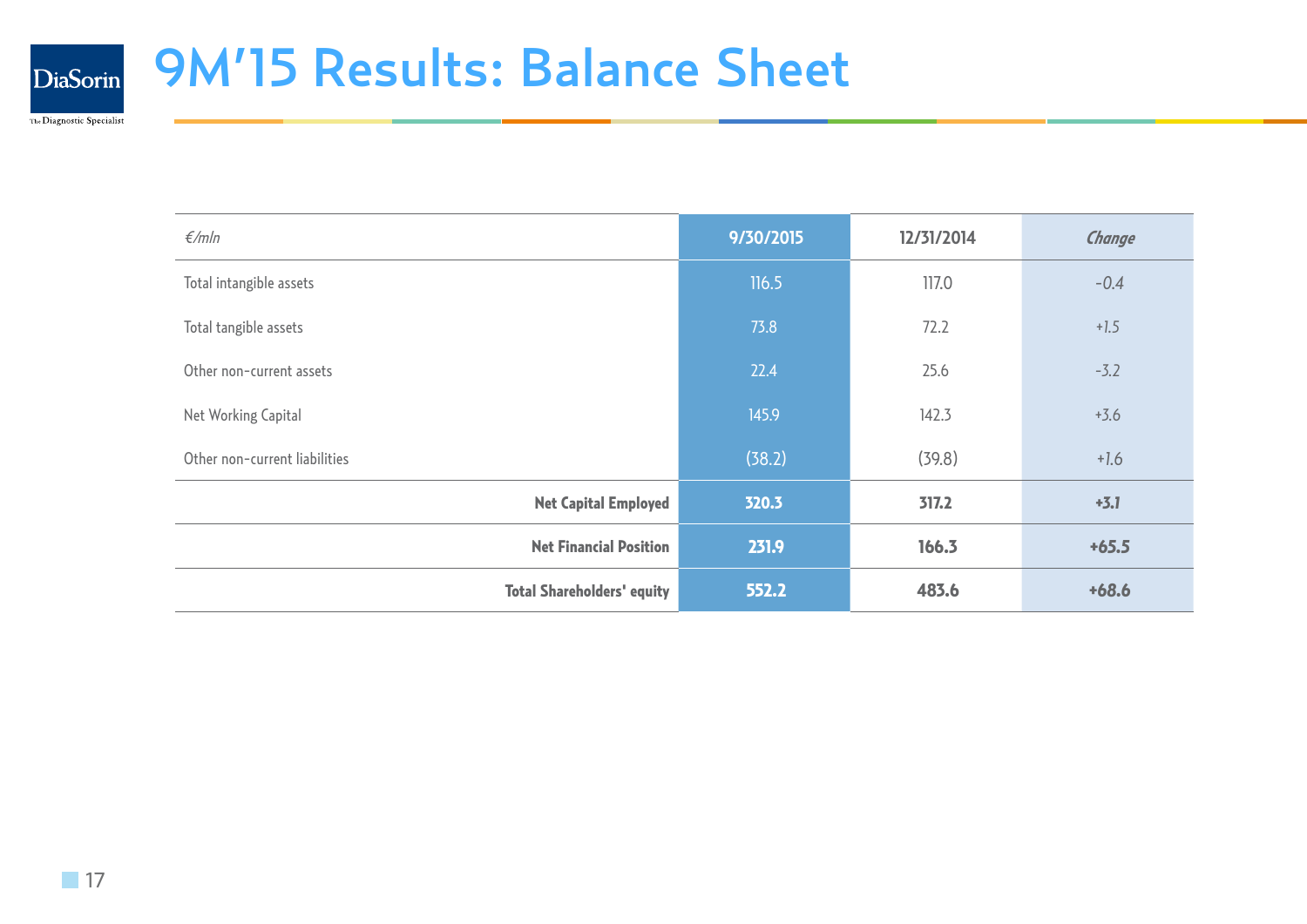

# Q3'15 Results: Cash Flow Statement

| $\epsilon$ /mln                                                                | Q <sub>3</sub>           |                          |         |
|--------------------------------------------------------------------------------|--------------------------|--------------------------|---------|
|                                                                                | 2015                     | 2014                     | Change  |
| Cash and cash equivalents at beginning of period                               | 141.6                    | 88.7                     | $+52.9$ |
| Operating activities                                                           | 40.6                     | 39.0                     | $+1.6$  |
| Investing activities                                                           | (5.4)                    | (6.8)                    | $+1.4$  |
| Financing activities                                                           | 0.7                      | 3.1                      | $-2.4$  |
| Acquisitions of companies and business operations                              | (1.0)                    | $\overline{\phantom{a}}$ | $-1.0$  |
| Change in net cash and cash equivalents before investments in financial assets | 34.9                     | 35.3                     | $-0.4$  |
| Investments in financial assets                                                | $\overline{\phantom{a}}$ | $\overline{\phantom{a}}$ |         |
| Change in net cash and cash equivalents                                        | 34.9                     | 35.3                     | $-0.4$  |
| Cash and cash equivalents at end of period                                     | 176.5                    | 124.0                    | $+52.5$ |

#### Strong Free Cash Flow generation

€ 35.5 million in Q3'15 ( $+ \tisin 3.4$  million vs. Q3'14)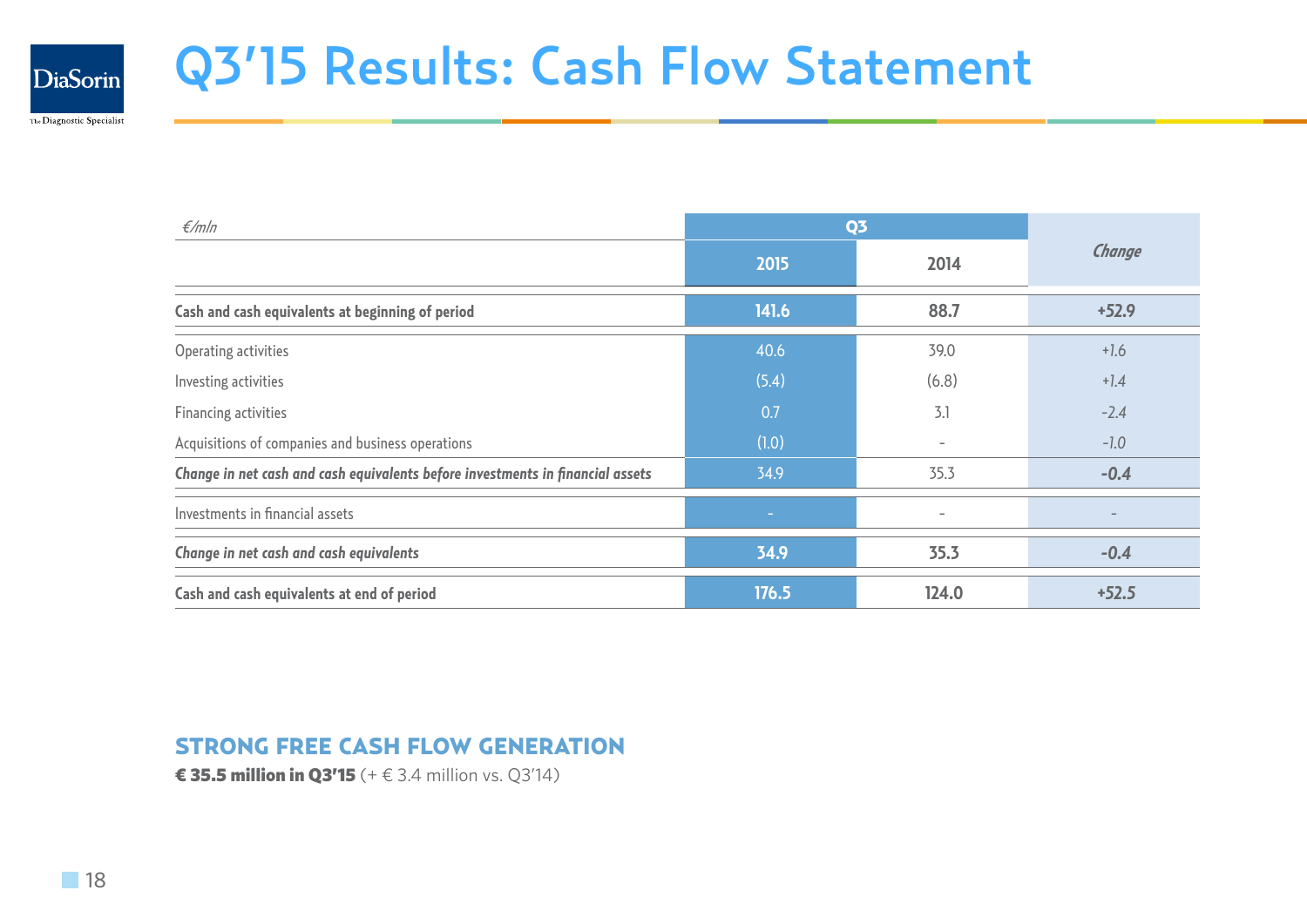

# 9M'15 Results: Cash Flow Statement

| E/m/n                                                                          | <b>9M</b> |                          |                        |
|--------------------------------------------------------------------------------|-----------|--------------------------|------------------------|
|                                                                                | 2015      | 2014                     | <b>Change in value</b> |
| Cash and cash equivalents at beginning of period                               | 144.9     | 105.1                    | $+39.7$                |
| Operating activities                                                           | 96.4      | 91.9                     | $+4.5$                 |
| Investing activities                                                           | (21.6)    | (21.0)                   | $-0.6$                 |
| Financing activities                                                           | (12.1)    | (30.2)                   | $+18.1$                |
| Acquisitions of companies and business operations                              | (1.0)     | $\overline{\phantom{a}}$ | $-1.0$                 |
| Change in net cash and cash equivalents before investments in financial assets | 61.7      | 40.6                     | $+21.0$                |
| Investments in financial assets                                                | (30.0)    | (21.8)                   | $+8.2$                 |
| Change in net cash and cash equivalents                                        | 31.7      | 18.9                     | $+12.8$                |
| Cash and cash equivalents at end of period                                     | 176.5     | 124.0                    | $+52.5$                |

#### Solid financial structure

**Net Financial Position**

◆ **€ 231.9 million** (+  $\epsilon$  65.5 million vs. Dec 31<sup>st</sup>, 2014)

**Strong Free Cash Flow generation**

◆ € 74.8 million in 9M'15 (+  $\in$  3.6 million vs. 9M'14)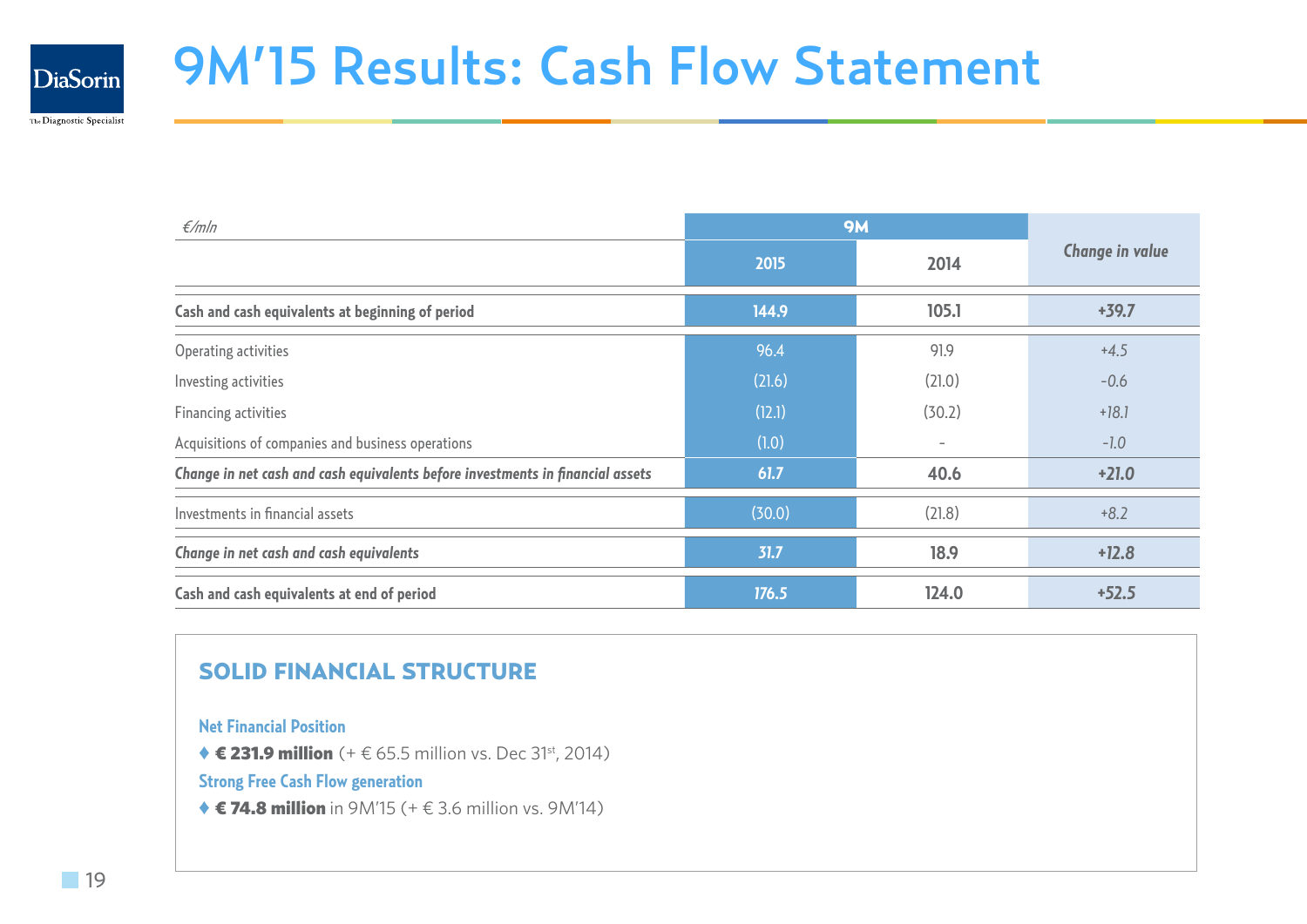

### **Overview**

**Highlights** 

Q3'15 and 9M'15 Main Topics

Revenues

Revenues: breakdown by technology

Revenues: breakdown by geography

Installed base expansion

Profitability profile

Business and Products Development

Q3'15 and 9M'15 Financials

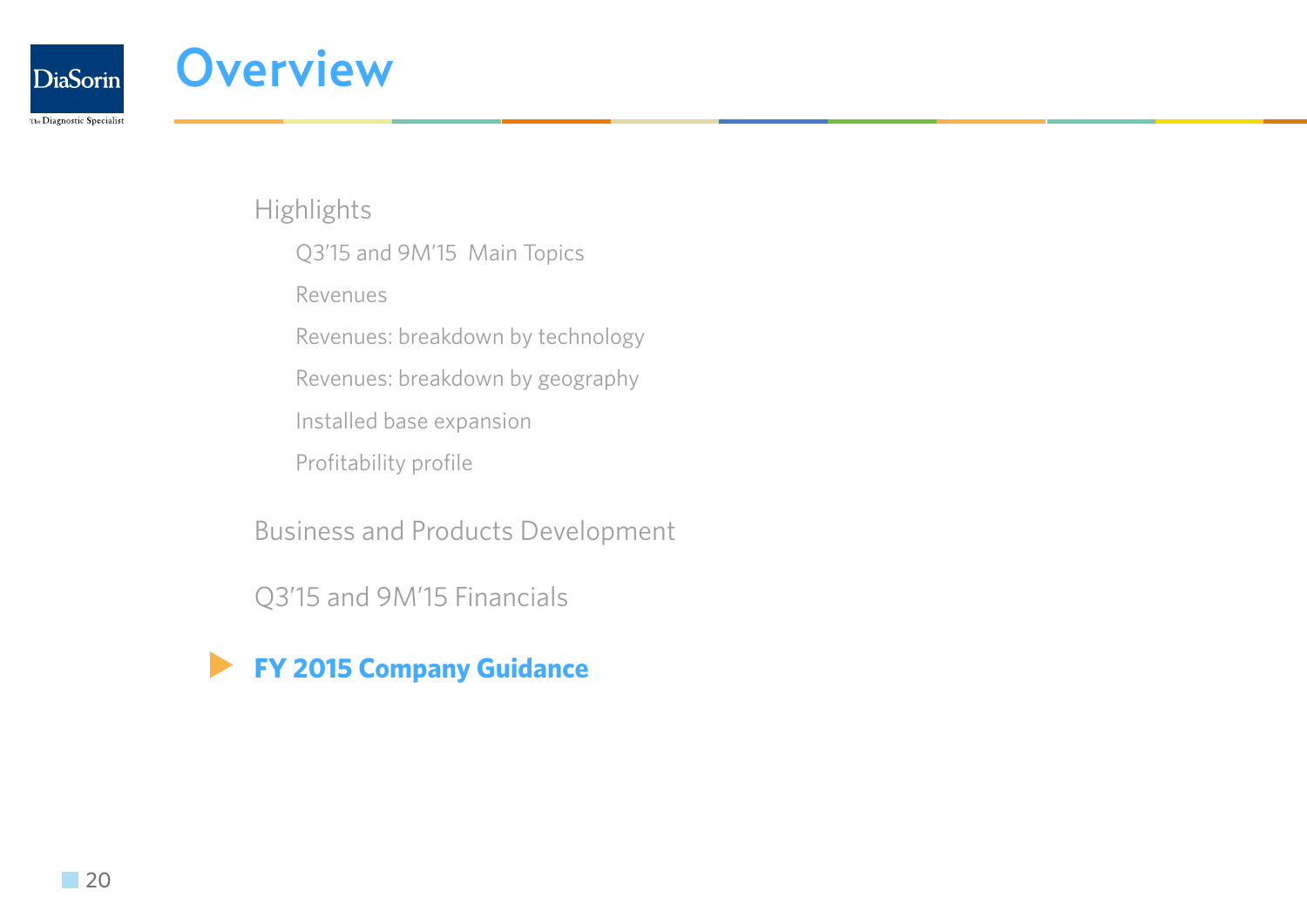

# FY 2015 Company Guidance

Consistent with the positive sales trend, the improvement in Gross Profit and the lower incidence of operating expenses on revenues, management believes that it should revise upward its earlier expectations for the current year and project:

▶ **Revenues:** growth above 5% at CER compared with 2014 (previous growth range estimated between +4% and +5% at CER)

**EBITDA:** increase of the growth range between +6% and +7% at CER vs. FY'14 EBITDA (previous growth range between +4% and +5% at CER)

**New systems installed (Liaison + Liaison XL):** ~ 550